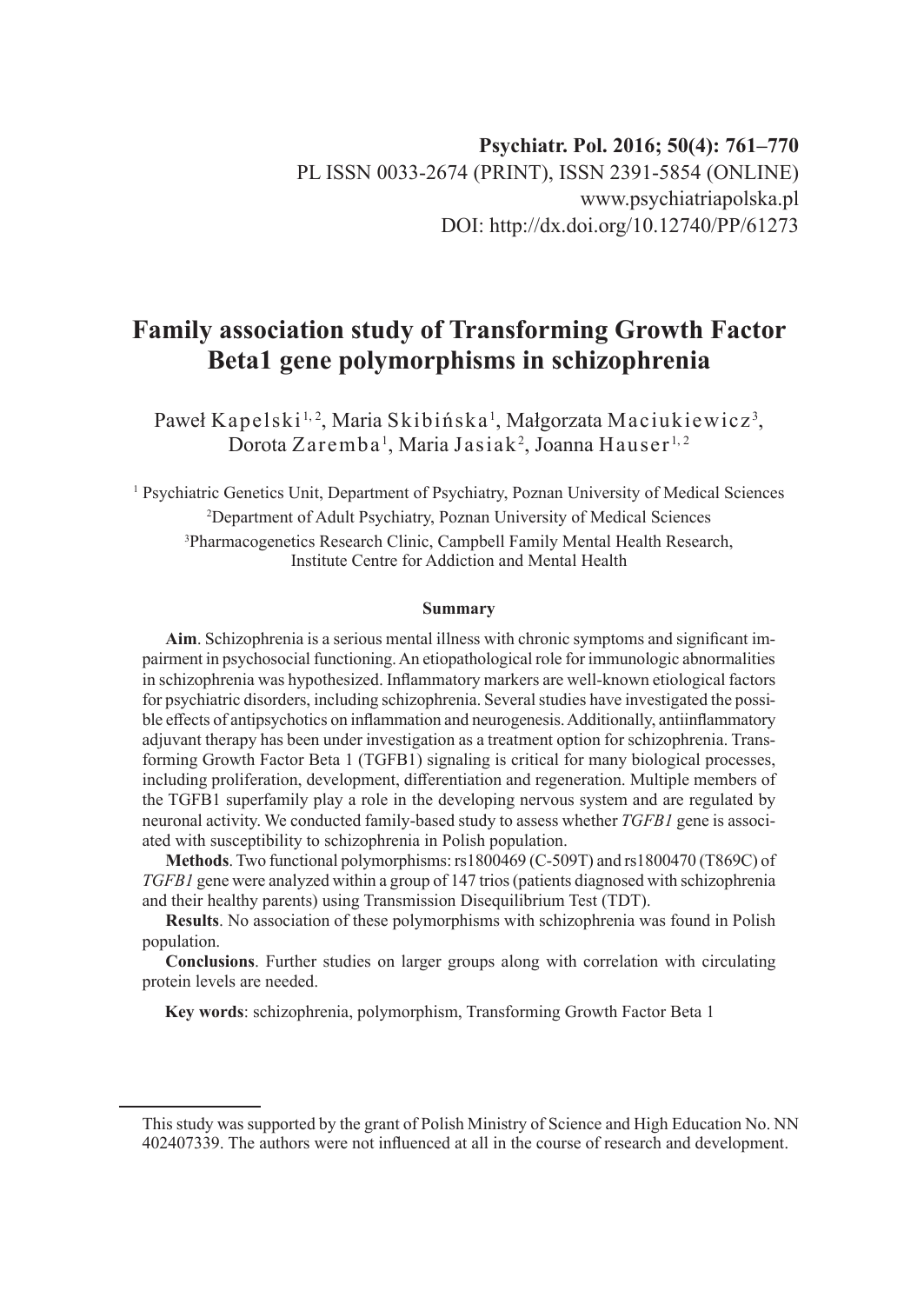### **Introduction**

The etiology of schizophrenia remains unclear, while there has been a growing amount of evidence for the immunogenetics, which are characterized by an increased serum concentration of several pro-inflammatory cytokines [1]. Cytokines can often act both as immunomodulators and as neuromodulators [2]. Cytokines are actively transported through the blood-brain barrier and are also produced by neuronal and glial cells in the central nervous system [3]. Furthermore, it has been demonstrated that cytokines are involved in the regulation of many neuronal functions such as neurotransmission, neuronal survival and synaptic plasticity [4]. The activation of the cytokine systems may be involved in the neuropathological changes occurring in the central nervous system of schizophrenic patients. Numerous studies report that treatment with antipsychotic drugs affects the cytokine network [5]. The influence of antipsychotics on the cytokine system may be at least partially responsible for their clinical effectiveness. One could expect that antipsychotics with proven effect on cytokines would bring an additional benefit to the patients by normalization of preexisting cytokine aberrations [5].

Transforming growth factor beta (TGFB) represents a family of cytokines with closely related isoforms, encoded by three different genes. *TGFB1, TGFB2* and *TGFB3* are expressed in several central nervous system (CNS) cell types, including neurons, astrocytes, and microglia [6, 7]. TGFBs are potent survival factors for midbrain dopaminergic neurons [8]. TGFB1 is a multifunctional cytokine and a key regulator of cell growth and differentiation, immune modulation, wound healing and embryogenesis [9]. TGFB1 plays an important role in neuronal survival and recovery of normal neuronal functions following central nervous system diseases [10] and might be a crucial regulator in central nervous system development [11]. TGFB1 also have trophic effects on dopaminergic neurons [12].

In a pathway analysis of GWAS (Genome Wide Association Study) data TGFB signaling pathway was consistently found to be top ranked and likely associated with schizophrenia. Results are supported by two studies conducted by Jia et al. with the use of advanced statistical methods (GSEA – Gene Set Enrichment Analysis; hypergeometric test; gamGWAS – generalized additive model for GWAS analysis) [13, 14]. This pathway is involved in many cellular processes including neuronal protection against both apoptosis and excitotoxicity [15]. TGFB signaling is involved in multiple aspects of neurodevelopment [16] and adult neurogenesis [17, 18]. It controls a set of cellular processes, including cell differentiation, apoptosis, proliferation, recognition, etc. [19, 20]. The canonical TGFB signaling pathway is critical for use-dependent modulation of GABA, synaptic transmission and dendritic homeostasis; furthermore, a disruption in the balance of the excitatory and inhibitory hippocampal network can result in psychiatric-like behavior [21]. It has been found that components of TGFB signaling pathway are altered in the hippocampus in human psychiatric conditions such as schizophrenia [22].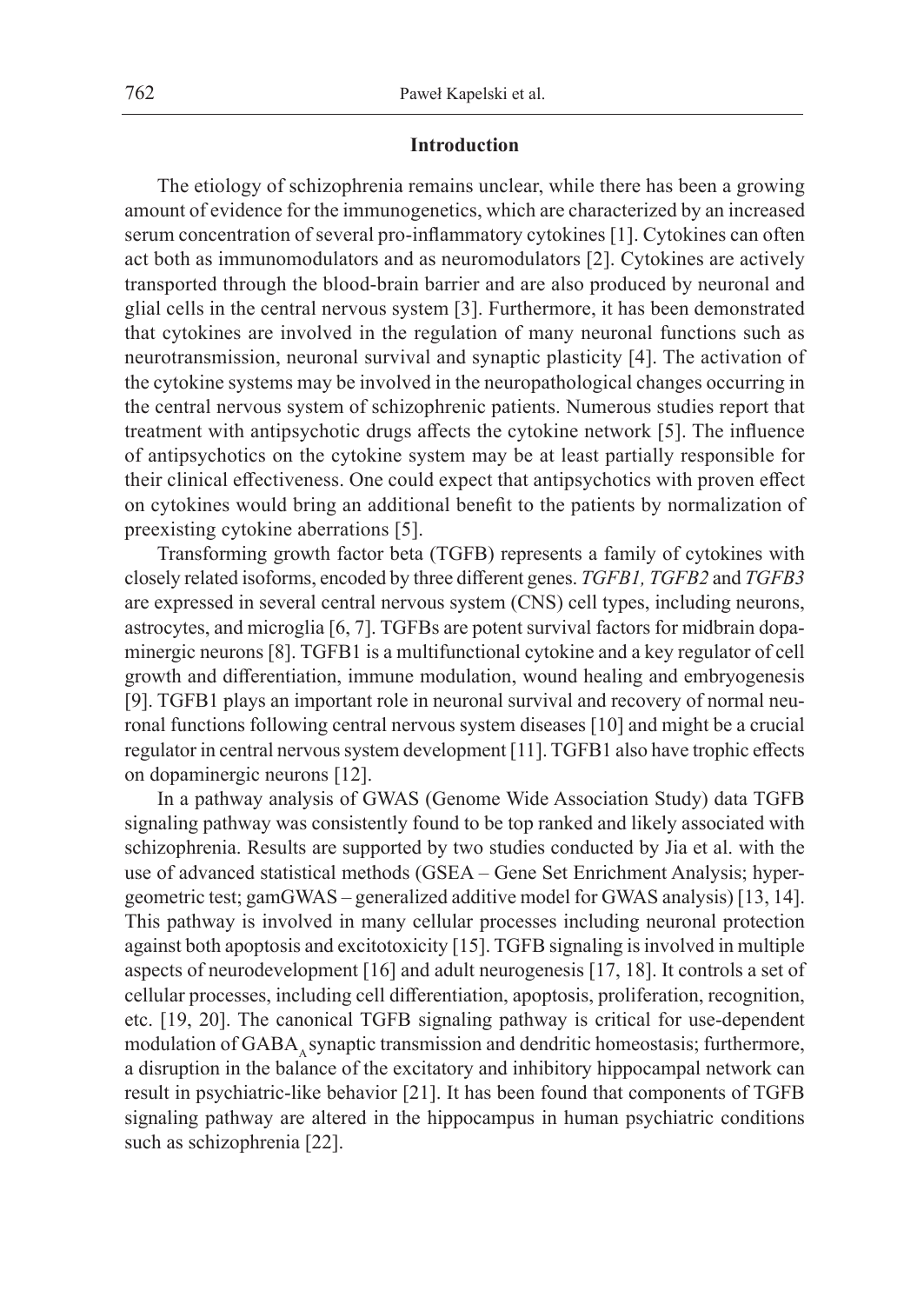No significant differences in TGFB1 and TGFB2 levels were found in the cerebrospinal fluid samples of patients with schizophrenia comparing with healthy control subjects [23]. Serum levels of TGFB1 were significantly higher in a group of first episode psychosis [24] and schizophrenia in relapse patients than in controls [25]. In their study on Polish population, Frydecka et al. showed that TGFB serum level was significantly higher in patients with schizophrenia than in healthy control subjects [26]. Other studies detected no difference in TGFB serum levels between drug-free chronic schizophrenic patients in an acute phase of the disease and control subjects [27, 28]. Study conducted by Kim et al. showed increased plasma level of TGFB1 in schizophrenic patients and its normalization during treatment [29]. Meta-analysis by Miller et al. confirmed a significant decrease in TGFB blood level following antipsychotic treatment [24]. Also recent study on Polish population showed a significant reduction in the serum level of TGFB1 after 28 days of aripiprazole treatment in chronic schizophrenia patients [30]. TGFB appeared to be state marker, as it was increased in acutely relapsed inpatients with schizophrenia and first episode psychosis and normalized with antipsychotic treatment [24]. Studies reported of evidence for activation of the compensatory anti-inflammatory response syndrome – a counter-regulatory mechanism that inhibits the primary inflammatory response and involves an adaptive reprogramming of leukocytes in schizophrenia [31], including increased TGFB in acute exacerbations that decreased with antipsychotic treatment [24].

Data collected by Pietersen et al. revealed that a number of genes within the TGFB superfamily were differentially expressed in subjects with schizophrenia. They identified 1,331 mRNAs that were differentially expressed in schizophrenia, including genes that belong to the transforming growth factor beta (TGFB) signaling pathway and found that the TGFB signaling canonical pathway was highly dysregulated in schizophrenia with up-regulation of several genes immediately downstream from the TGFB1 receptor. Based on their findings, one might hypothesize that neurons derived from induced pluripotent stem cells from patients with schizophrenia may be particularly vulnerable to oxidative stress, which may then lead to dysregulated TGFB signaling [32].

*TGFB1* gene is located on chromosome 19q13.1-3 [33]. TGFB1 protein levels are predominantly under genetic control [34]. For our study we have chosen two functional polymorphisms: rs1800469 (C-509T) and rs1800470 (T869C) which both affect serum/plasma levels of TGFB1 protein. Polymorphism rs1800469 is located in the proximal negative regulatory region of the *TGFB1* gene. Polymorphism rs1800470 causes leucine to proline substitution at codon 10 of the amino acid sequence, located within the signal peptide [9, 34–37].

In a recent report, Frydecka et al. have found rs1800470 to be associated with schizophrenia in Polish population. Risk of schizophrenia was more than two-fold higher in carriers of T allele (CT+TT genotype) comparing with individuals with CC genotype. This association was significant in females [38]. In their study, Lee and Kim showed that the C allele at position  $+869$  (codon 10) was more frequent in the schizophrenia group than in controls but, the allelic difference did not reach statistical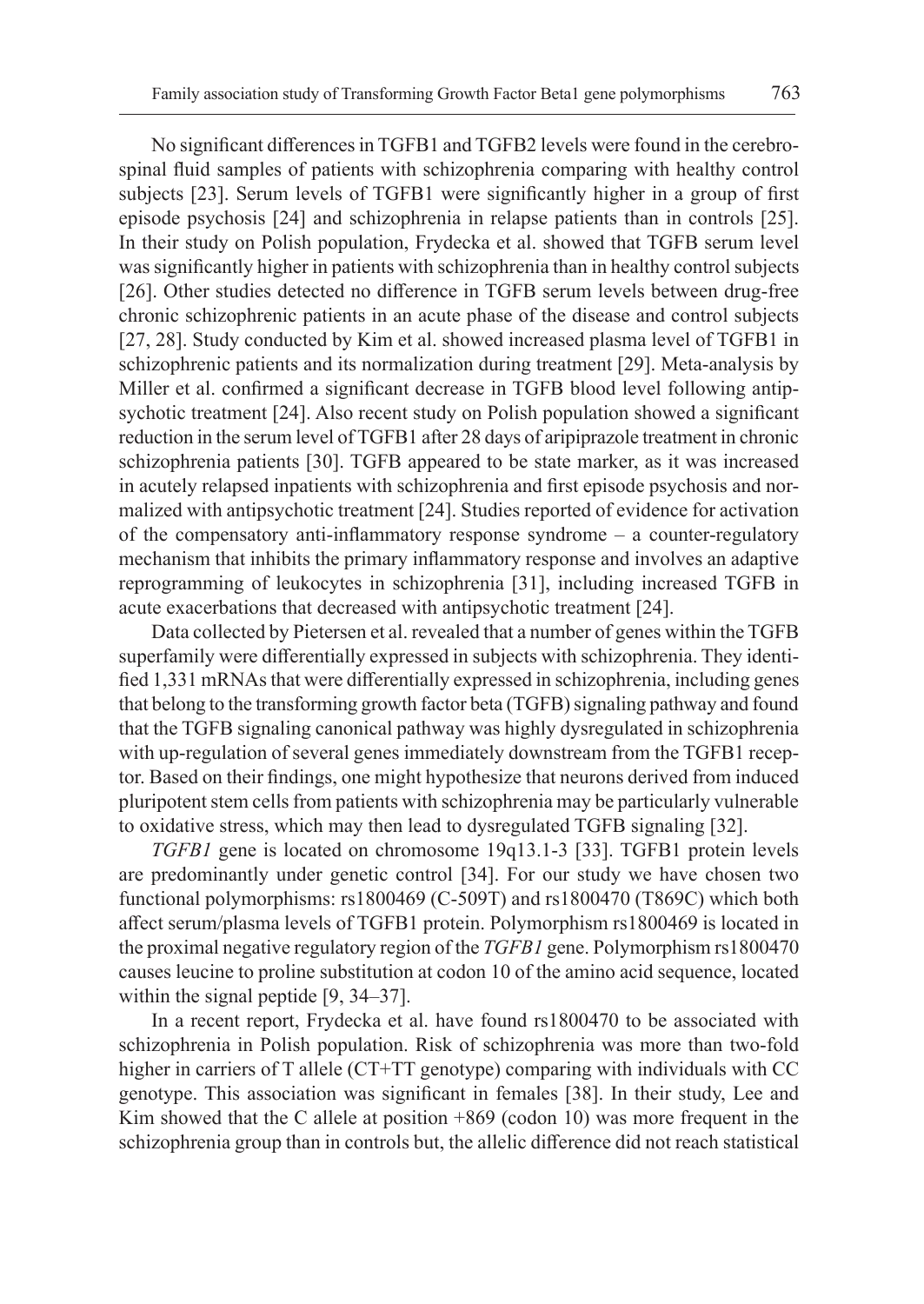significance after correction for multiple comparisons. They found that the C allele was possibly associated with better response to antipsychotics. The distribution of *TGFB1* gene polymorphism in Koreans is different from that in Caucasians so, because of these ethnic differences in the distribution of the genotypes, it is difficult to generalize the result of this genetic study [39].

## **Material**

The study was performed on a group of 147 trio (patients diagnosed with schizophrenia and their healthy parents). There were 66 males (mean age 24.3; SD 6.7) and 81 females (mean age 26.9; SD 6.8) in patient's group. Mean age of onset of first psychotic episode was 22.9 years. In 21 patients family history of schizophrenia and in 42 patients family history of other psychiatric disorders have been confirmed. Mean age of parents at the recruitment time was: fathers 55.9 (SD 8.44), mothers 53.0 (SD 7.7) years. Both parents were psychiatrically screened and found to be mentally healthy. Consensus diagnosis of schizophrenia was made for each patient using Structured Clinical Interview for DSM-IV Axis I Disorders (SCID) [40]. All patients were evaluated for lifetime psychiatric symptomatology using the Operational Criteria for Psychotic Illness (OPCRIT) [41]. Participants were recruited from inpatients, treated at the Department of Adult Psychiatry, Poznan University of Medical Sciences. All subjects were of Caucasian origin and they were native Polish population from the Greater Poland region. The study was performed in accordance with the ethical standards established in the Declaration of Helsinki and was approved by the medical ethics committee of the Poznan University of Medical Sciences. All participants gave written informed consent before participating in the study.

## **Method**

DNA was extracted using the salting out method [42]. The polymorphisms: rs1800470 and rs1800469 of *TGFB1* gene were genotyped with the use of TaqMan SNP Genotyping Assays (LifeTechologies™) in ABI PRISM® 7900HT Sequence Detection System (Applied Biosystems). Data acquisition and analysis was performed using the allelic discrimination analysis module in SDS v2.4 software (Applied Biosystems). The genotyping was performed without knowing the clinical status of the subjects.

#### Statistical methods

Transmission disequilibrium test (TDT) was performed using PLINK (http://pngu. mgh.harvard.edu/~purcell/plink/). Hardy-Weinberg equilibrium, LD plot and minor allele frequencies were obtained with the use of Haploview v4.2 (http://www.broadinstitute.org/). Power analysis was done using Quanto v.1.2.4 (http://hydra.usc.edu/gxe/).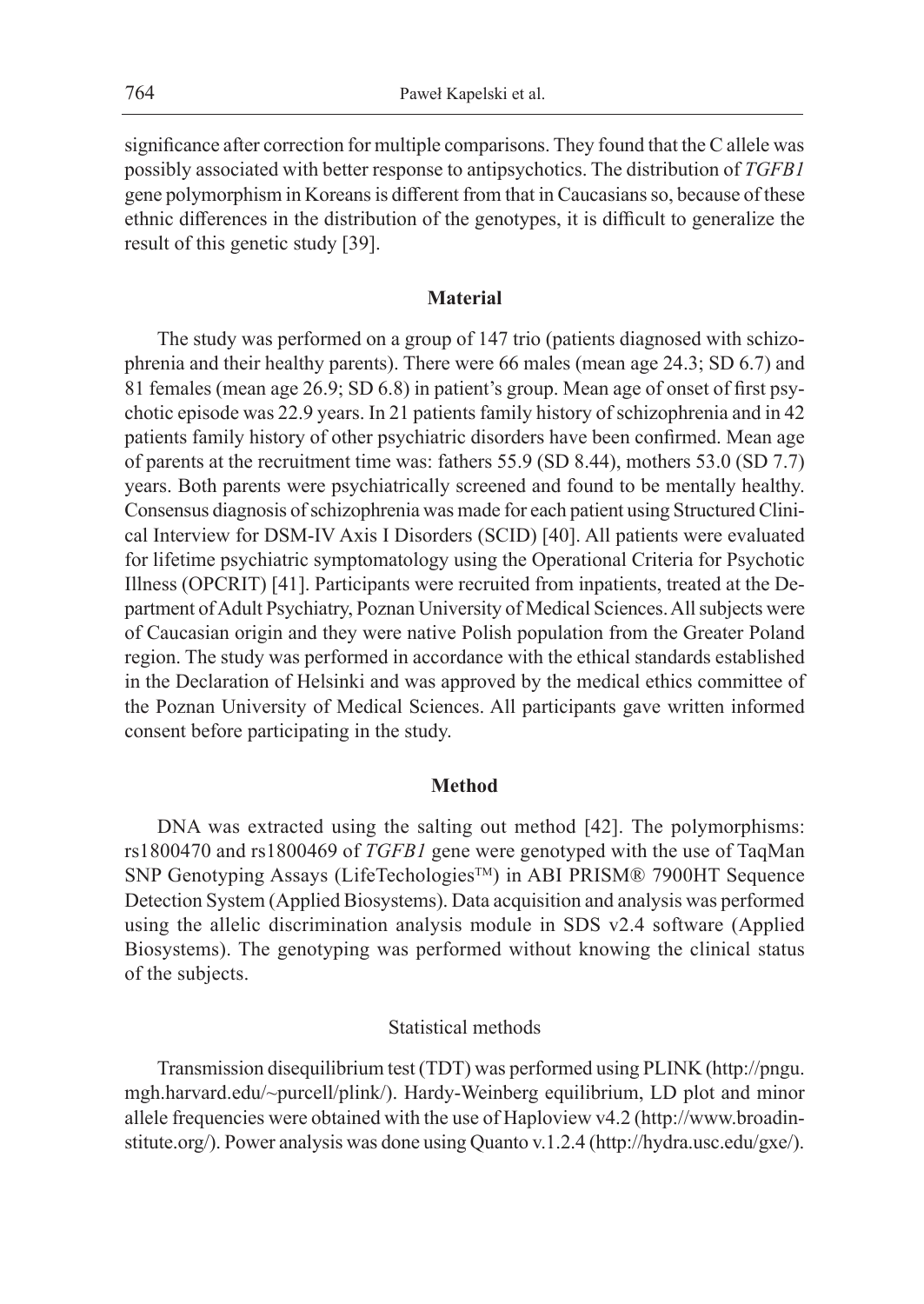#### **Results**

All polymorphisms did not deviate from Hardy-Weinberg equilibrium. No association of the polymorphisms: rs1800470 (p = 0.7216, OR = 0.9385; CI 0.6617–1.331) and rs1800469 (p = 0.7884, OR = 0.9531; CI 0.6712–1.354) from *TGFB1* gene with schizophrenia was found. Power to detect genetic association was 6.6% and 5.9% (respectively). Results of single polymorphism association are presented in Table 1.

Both polymorphisms are in linkage disequilibrium ( $D' = 1$ ,  $r^2 = 0.78$ ). No association of haplotypes (AG, GA, GG) with schizophrenia was found. Results of haplotype analysis are presented in Table 2.

Dividing group into male and female proband subgroups we also were not able to find any association of both studied polymorphism (Table 1 and Table 2).

| l SNP |  | $ A1 A2 $ OVT   MAF   T   U <sup> </sup> |  | OR (CI)                                                                                       |  | Power p males p females |
|-------|--|------------------------------------------|--|-----------------------------------------------------------------------------------------------|--|-------------------------|
|       |  |                                          |  | rs1800470   G   A   A  0.428  61  65  0.9385 (0.6617–1.331)  0.7216   6.6%  1.0000   0.4533   |  |                         |
|       |  |                                          |  | rs1800469   A   G   G   0.369  61  64  0.9531 (0.6712–1.354)  0.7884   5.9%   0.7995   0.9042 |  |                         |

Table 1. **Association of** *TGFB1* **SNPs with schizophrenia**

 $SNP$  – single nucleotide polymorphism; MAF – minor allele frequency; T – transmitted allele; U – undertransmitted allele; OVT – overtransmitted allele; OR – odds ratio, CI – confidence interval

| <b>Block</b> | Haplotype Frequency | Transmitted:<br>Undertransmitted ratio | р      | p males | p females |
|--------------|---------------------|----------------------------------------|--------|---------|-----------|
| AG           | 0.572               | 66:58                                  | 0.4725 | 0.8084  | 0.6172    |
| GA           | 0.369               | 60:65                                  | 0.6547 |         | 0.9042    |
| GG           | 0.059               | 14:17                                  | 0.5900 | 0.6171  | 0.4656    |

Table 2. **Results of the haplotype analysis for** *TGFB1* **gene**

## **Discussion**

There are data suggesting that the  $-509T$  allele (rs1800469) is associated with increased TGFB1 plasma levels [34, 35]. Other studies reported decreased TGFB1 plasma levels in –509T allele carriers [43] or lack of association between extracellular TGFB1 concentration and the C-509T polymorphism [44]. The C allele of rs1800470 (T869C) polymorphism is associated with a higher level of TGFB1 mRNA and protein compared to the T allele [45, 46].

Although TGFB1 has been considered to be important in psychoneuroimmunology, there have been relatively few reports about the role of TGFB1 in mental disorders. In a recent report, Frydecka et al. have found rs1800470 to be associated with schizophrenia in Polish population. Risk of schizophrenia was more than two-fold higher in carriers of T allele (CT+TT genotype) comparing with individuals with CC genotype.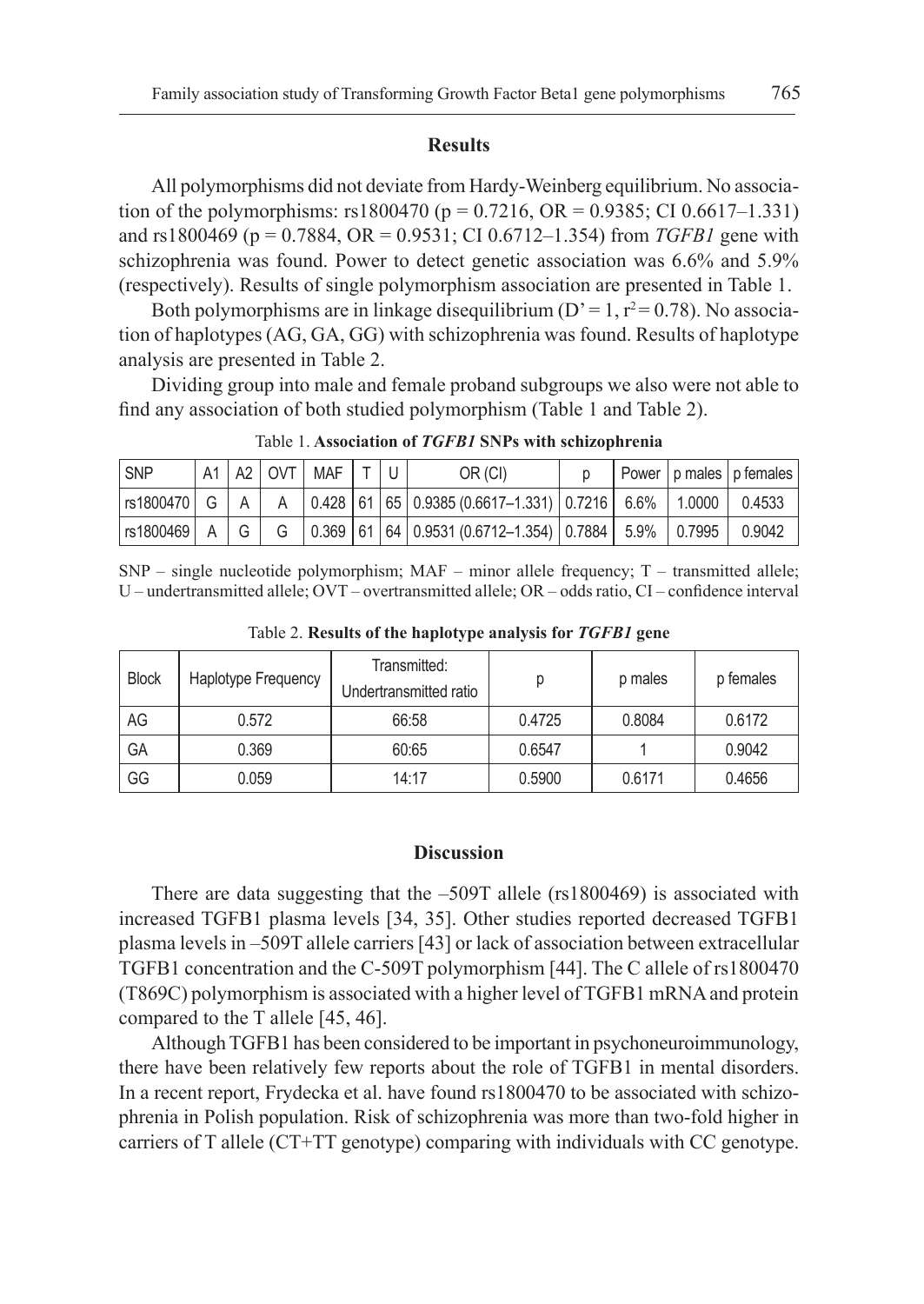This association was significant in females [38]. In their recent study on Polish population, Frydecka et al. showed that the TGFB +869T/C and +915G/C polymorphisms were not associated with TGFB level in schizophrenia patients [26]. Association of rs1800470 with suicide behavior [47], the risk to develop late-onset Alzheimer's disease and depressive symptoms in Alzheimer's disease [48] have been found. Meta-analysis by Chang et al. did not provide an evidence of confirming association between the +869T/C and C-509T polymorphisms and Alzheimer's disease [49]. Other studies conducted in autism [11] and major depressive disorder with or without suicide behavior [50] did not found any association of TGFB1 polymorphisms with these diseases.

Our study did not confirm results published by Frydecka et al., where case-control study on 151 schizophrenia patients and 279 healthy control subjects was conducted also in Polish population. Our study has family-based design, which is robust to population stratification [51]. Family-based association (transmission disequilibrium test – TDT) is less prone to false-positive findings than the approach of selecting ethnically similar controls, but because of potentially reduced power, it may be more prone to false-negative results [52].

A concept of an endophenotype, also termed as an internal endophenotype, is used in genetic studies on psychiatric disorders. A marker can be considered an endophenotype if it meets the following criteria: association with a disease in a population, heritability, state-independence, familial association (the endophenotype is more prevalent in the affected individuals, their affected and non-affected family members in comparison to the normal population), co-segregation (the endophenotype is more prevalent among ill family members of ill probands compared with healthy relatives). Neurological soft signs are also considered candidates for endophenotypes of schizophrenia [53]. Using endophenotypes in genetic studies on psychiatric disorders gives opportunity of more homogeneous groups of examined patients.

### **Conclusions**

Our results do not support theory that polymorphisms rs1800470 and rs1800469 of *TGFB1* gene are involved in the pathogenesis of schizophrenia. It seems advisable to carry out further examinations of the role of these polymorphisms in schizophrenia by means of TDT method and case-control association on more numerous groups of patients along with correlation with circulating protein levels.

## **References**

- 1. Monji A, Kato T, Kanba S. *Cytokines and schizophrenia: Microglia hypothesis of schizophrenia*. Psychiatry Clin. Neurosci. 2009; 63(3): 257–265.
- 2. Kronfol Z, Remick DG. *Cytokines and the brain: implications for clinical psychiatry*. Am. J. Psychiatry 2000; 157(5): 683–694.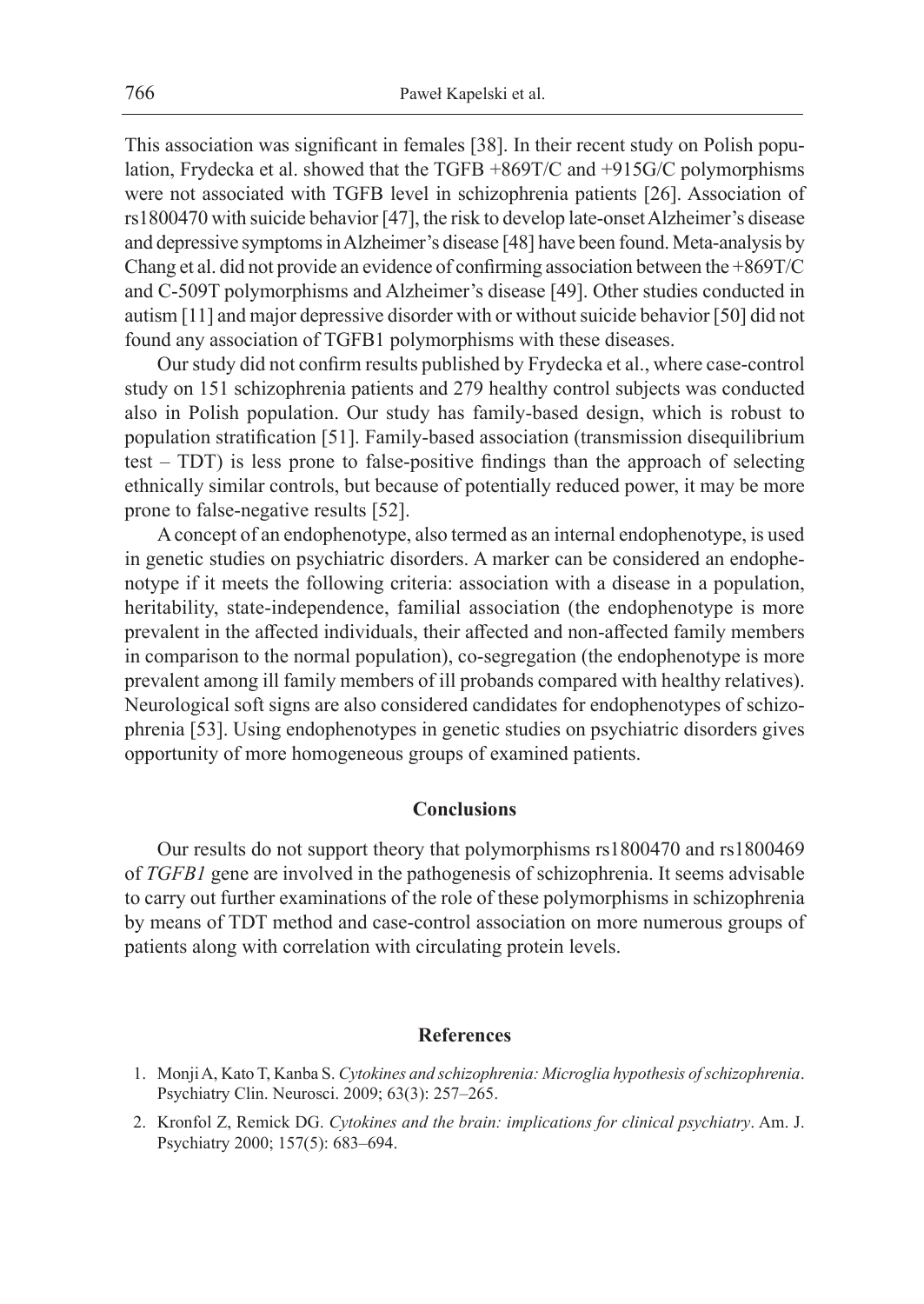- 3. Banks WA, Kastin AJ, Broadwell RD. *Passage of cytokines across the blood-brain barrier*. Neuroimmunomodulation 1995; 2(4): 241–248.
- 4. Nawa H, Takahashi M, Patterson PH. *Cytokine and growth factor involvement in schizophreniasupport for the developmental model*. Mol. Psychiatry 2000; 5(6): 594–603.
- 5. Drzyzga L, Obuchowicz E, Marcinowska A, Herman ZS. *Cytokines in schizophrenia and the effects of antipsychotic drugs*. Brain Behav. Immun. 2006; 20(6): 532–545.
- 6. Constam DB, Schmid P, Aguzzi A, Schachner M, Fontana A. *Transient production of TGF-beta 2 by postnatal cerebellar neurons and its effect on neuroblast proliferation*. Eur. J. Neurosci. 1994; 6(5): 766–778.
- 7. Flanders KC, Ludecke G, Engels S, Cissel DS, Roberts AB, Kondaiah P. et al. *Localization and actions of transforming growth factor-beta s in the embryonic nervous system*. Development 1991; 113(1): 183–191.
- 8. Vawter MP, Dillon-Carter O, Tourtellotte WW, Carvey P, Freed WJ. *TGFbeta1 and TGFbeta2 concentrations are elevated in Parkinson's disease in ventricular cerebrospinal fluid*. Exp. Neurol. 1996; 142(2): 313–322.
- 9. Shah R, Rahaman B, Hurley CK, Posch PE. *Allelic diversity in the TGFB1 regulatory region: characterization of novel functional single nucleotide polymorphisms*. Hum. Genet. 2006;  $119(1-2): 61-74.$
- 10. Zhang J, Pho V, Bonasera SJ, Holtzman J, Tang AT, Hellmuth J. et al. *Essential function of HIPK2 in TGFbeta-dependent survival of midbrain dopamine neurons*. Nat. Neurosci. 2007; 10(1): 77–86.
- 11. Toyoda T, Nakamura K, Yamada K, Thanseem I, Anitha A, Suda S. et al. *SNP analyses of growth factor genes EGF, TGFbeta-1, and HGF reveal haplotypic association of EGF with autism*. Biochem. Biophys. Res. Commun. 2007; 360(4): 715–720.
- 12. Krieglstein K, Unsicker K. *Transforming growth factor-beta promotes survival of midbrain dopaminergic neurons and protects them against N-methyl-4-phenylpyridinium ion toxicity*. Neuroscience 1994; 63(4): 1189–1196.
- 13. Jia P, Wang L, Fanous AH, Chen X, Kendler KS, International Schizophrenia C. et al. *A biasreducing pathway enrichment analysis of genome-wide association data confirmed association of the MHC region with schizophrenia*. J. Med. Genet. 2012; 49(2): 96–103.
- 14. Jia P, Wang L, Meltzer HY, Zhao Z. *Common variants conferring risk of schizophrenia: a pathway analysis of GWAS data*. Schizophr. Res. 2010; 122(1–3): 38–42.
- 15. Vivien D, Ali C. *Transforming growth factor-beta signalling in brain disorders*. Cytokine Growth Factor Rev. 2006; 17(1–2): 121–128.
- 16. Liu A, Niswander LA. *Bone morphogenetic protein signalling and vertebrate nervous system development*. Nat. Rev. Neurosci. 2005; 6(12): 945–954.
- 17. Ageta H, Murayama A, Migishima R, Kida S, Tsuchida K, Yokoyama M. et al. *Activin in the brain modulates anxiety-related behavior and adult neurogenesis*. PLoS One 2008; 3(4): e1869.
- 18. Colak D, Mori T, Brill MS, Pfeifer A, Falk S, Deng C. e al. *Adult neurogenesis requires Smad4-mediated bone morphogenic protein signaling in stem cells*. J. Neurosci. 2008; 28(2): 434–446.
- 19. Abreu JG, Ketpura NI, Reversade B, De Robertis EM. *Connective-tissue growth factor (CTGF) modulates cell signalling by BMP and TGF-beta*. Nat. Cell Biol. 2002; 4(8): 599–604.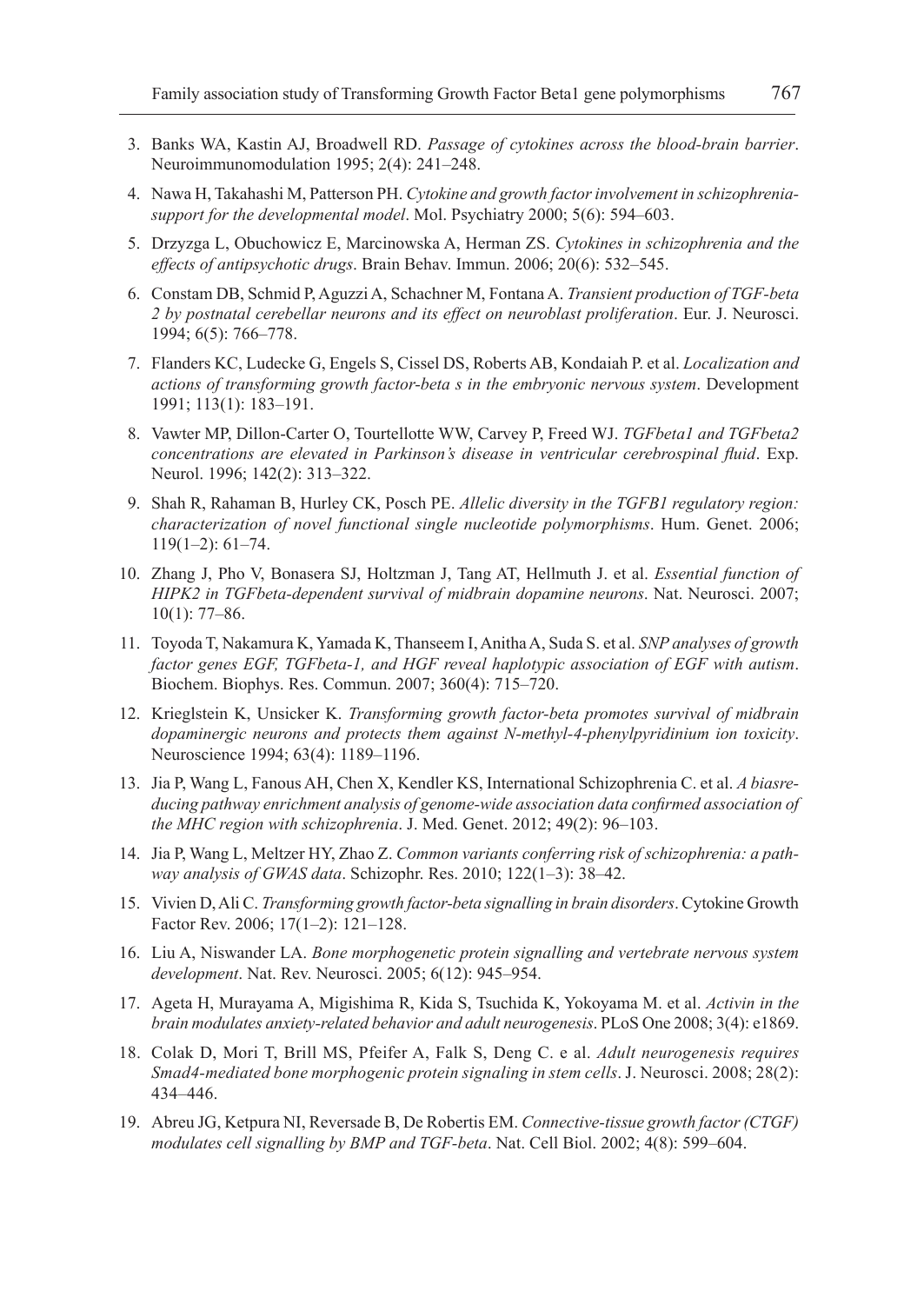- 20. Bai RY, Koester C, Ouyang T, Hahn SA, Hammerschmidt M, Peschel C. et al. *SMIF, a Smad4 interacting protein that functions as a co-activator in TGFbeta signalling*. Nat. Cell Biol. 2002; 4(3): 181–190.
- 21. Sun M, Gewirtz JC, Bofenkamp L, Wickham RJ, Ge H, O'Connor MB. *Canonical TGF-beta signaling is required for the balance of excitatory/inhibitory transmission within the hippocampus and prepulse inhibition of acoustic startle*. J. Neurosci. 2010; 30(17): 6025–6035.
- 22. Benes FM, Lim B, Matzilevich D, Walsh JP, Subburaju S, Minns M. *Regulation of the GABA cell phenotype in hippocampus of schizophrenics and bipolars*. Proc. Natl. Acad. Sci. U. S. A. 2007; 104(24): 10164–10169.
- 23. Vawter MP, Dillon-Carter O, Issa F, Wyatt RJ, Freed WJ. *Transforming growth factors beta 1 and beta 2 in the cerebrospinal fluid of chronic schizophrenic patients*. Neuropsychopharmacology 1997; 16(1): 83–87.
- 24. Miller BJ, Buckley P, Seabolt W, Mellor A, Kirkpatrick B. *Meta-analysis of cytokine alterations in schizophrenia: clinical status and antipsychotic effects*. Biol. Psychiatry 2011; 70(7): 663–671.
- 25. Borovcanin M, Jovanovic I, Radosavljevic G, Djukic Dejanovic S, Bankovic D, Arsenijevic N. et al. *Elevated serum level of type-2 cytokine and low IL-17 in first episode psychosis and schizophrenia in relapse*. J. Psychiatr. Res. 2012; 46(11): 1421–1426.
- 26. Frydecka D, Misiak B, Pawlak-Adamska E, Karabon L, Tomkiewicz A, Sedlaczek P. et al. *Sex differences in TGFB-beta signaling with respect to age of onset and cognitive functioning in schizophrenia*. Neuropsychiatr. Dis. Treat. 2015; 11: 575–584.
- 27. El Kissi Y, Samoud S, Mtiraoui A, Letaief L, Hannachi N, Ayachi M. et al. *Increased Interleukin-17 and decreased BAFF serum levels in drug-free acute schizophrenia*. Psychiatry Res. 2015; 225(1–2): 58–63.
- 28. Lin CC, Chang CM, Chang PY, Huang TL. *Increased interleukin-6 level in Taiwanese schizophrenic patients*. Chang Gung Med. J. 2011; 34(4): 375–381.
- 29. Kim YK, Myint AM, Lee BH, Han CS, Lee HJ, Kim DJ. et al. *Th1, Th2 and Th3 cytokine alteration in schizophrenia*. Prog. Neuropsychopharmacol. Biol. Psychiatry 2004; 28(7): 1129–1134.
- 30. Sobis J, Rykaczewska-Czerwinska M, Swietochowska E, Gorczyca P. *Therapeutic effect of aripiprazole in chronic schizophrenia is accompanied by anti-inflammatory activity*. Pharmacol. Rep. 2015; 67(2): 353–359.
- 31. Adib-Conquy M, Cavaillon JM. *Compensatory anti-inflammatory response syndrome*. Thromb. Haemost. 2009; 101(1): 36–47.
- 32. Pietersen CY, Mauney SA, Kim SS, Lim MP, Rooney RJ, Goldstein JM. et al. *Molecular profiles of pyramidal neurons in the superior temporal cortex in schizophrenia*. J. Neurogenet. 2014; 28(1–2): 53–69.
- 33. Fujii D, Brissenden JE, Derynck R, Francke U. *Transforming growth factor beta gene maps to human chromosome 19 long arm and to mouse chromosome 7*. Somat. Cell Mol. Genet. 1986; 12(3): 281–288.
- 34. Grainger DJ, Heathcote K, Chiano M, Snieder H, Kemp PR, Metcalfe JC. et al. *Genetic control of the circulating concentration of transforming growth factor type beta1*. Hum. Mol. Genet. 1999; 8(1): 93–97.
- 35. Shah R, Hurley CK, Posch PE. *A molecular mechanism for the differential regulation of TGFbeta1 expression due to the common SNP – 509C-T (c. – 1347C > T)*. Hum. Genet. 2006; 120(4): 461–469.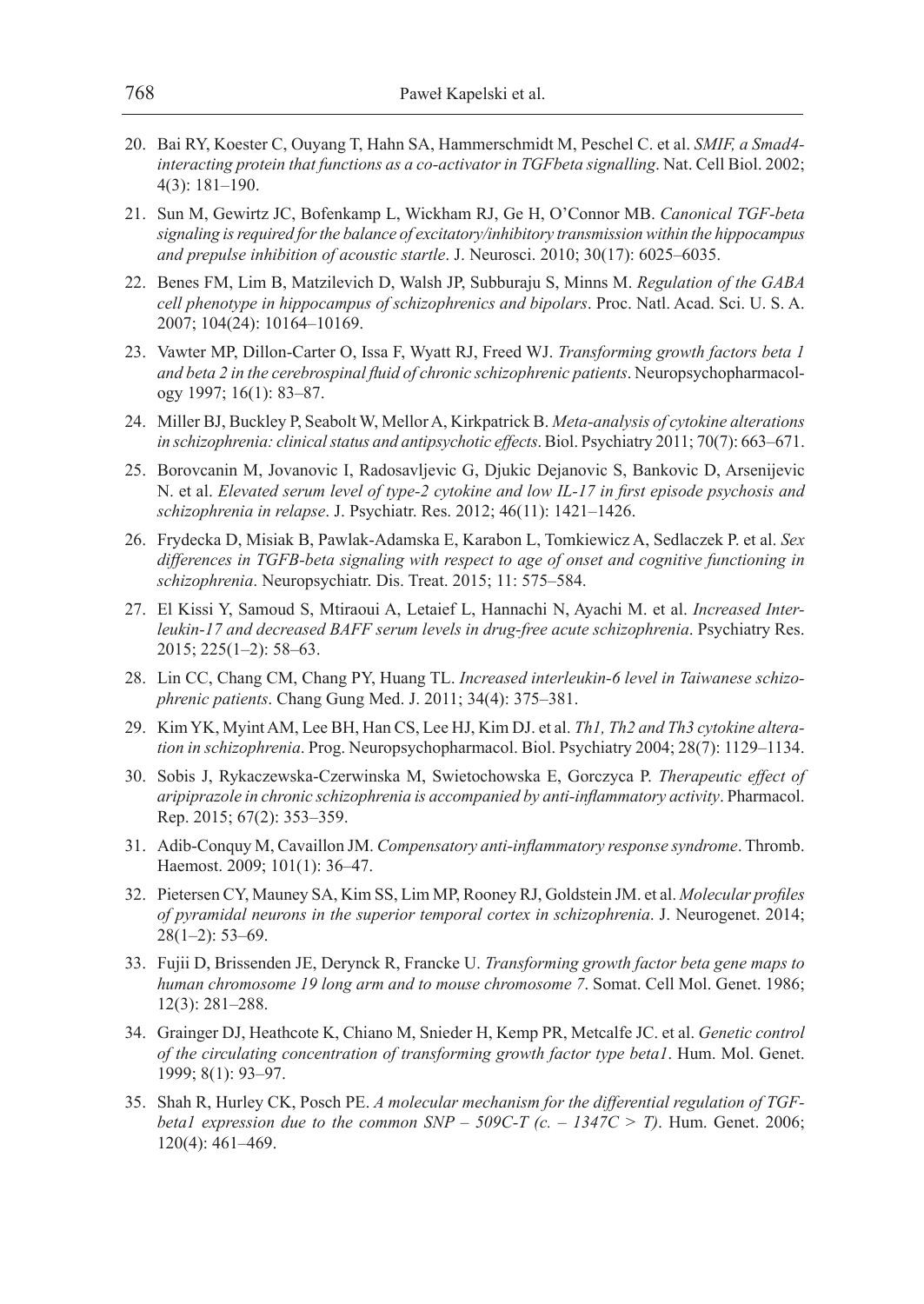- 36. Dunning AM, Ellis PD, McBride S, Kirschenlohr HL, Healey CS, Kemp PR. et al. *A transforming growth factorbeta1 signal peptide variant increases secretion in vitro and is associated with increased incidence of invasive breast cancer*. Cancer Res. 2003; 63(10): 2610–2615.
- 37. Awad MR, El-Gamel A, Hasleton P, Turner DM, Sinnott PJ, Hutchinson IV. *Genotypic variation in the transforming growth factor-beta1 gene: association with transforming growth factor-beta1 production, fibrotic lung disease, and graft fibrosis after lung transplantation*. Transplantation 1998; 66(8): 1014–1020.
- 38. Frydecka D, Misiak B, Beszlej JA, Karabon L, Pawlak-Adamska E, Tomkiewicz A. et al. *Genetic variants in transforming growth factor-beta gene (TGFB1) affect susceptibility to schizophrenia.* Mol. Biol. Rep. 2013; 40(10): 5607–5614.
- 39. Lee HY, Kim YK. *Effect of TGF-beta1 polymorphism on the susceptibility to schizophrenia and treatment response to atypical antipsychotic agent*. Acta Neuropsychiatr. 2010; 22(4): 174–179.
- 40. First MB, Spitzer RL, Gibbon M, Williams J. *Structured Clinical Interview for DSM-IV Axis I Disorders, Clinician Version (SCID-CV)*. Washington, DC: American Psychiatric Press, Inc.; 1996.
- 41. McGuffin P, Farmer A, Harvey I. *A polydiagnostic application of operational criteria in studies of psychotic illness. Development and reliability of the OPCRIT system*. Arch. Gen. Psychiatry 1991; 48(8): 764–770.
- 42. Miller SA, Dykes DD, Polesky HF. *A simple salting out procedure for extracting DNA from human nucleated cells*. Nucleic Acids Res. 1988; 16(3): 1215.
- 43. Wang H, Zhao YP, Gao CF, Ji Q, Gressner AM, Yang ZX. et al. *Transforming growth factor beta 1 gene variants increase transcription and are associated with liver cirrhosis in Chinese*. Cytokine 2008; 43(1): 20–25.
- 44. Reuther S, Metzke E, Bonin M, Petersen C, Dikomey E, Raabe A. *No effect of the transforming growth factor beta1 promoter polymorphism C-509T on TGFB1 gene expression, protein secretion, or cellular radiosensitivity*. Int. J. Radiat. Oncol. Biol. Phys. 2013; 85(2): 460–465.
- 45. Suthanthiran M, Li B, Song JO, Ding R, Sharma VK, Schwartz JE. et al. *Transforming growth factor-beta 1 hyperexpression in African-American hypertensives: A novel mediator of hypertension and/or target organ damage*. Proc. Natl. Acad. Sci. U. S. A. 2000; 97(7): 3479–3484.
- 46. Yokota M, Ichihara S, Lin TL, Nakashima N, Yamada Y. *Association of a T29- >C polymorphism of the transforming growth factor-beta1 gene with genetic susceptibility to myocardial infarction in Japanese*. Circulation 2000; 101(24): 2783–2787.
- 47. Omrani MD, Bagheri M, Bushehri B, Azizi F, Anoshae MR. *The association of TGF-beta1 codon 10 polymorphism with suicide behavior*. Am. J. Med. Genet. B Neuropsychiatr. Genet. 2012; 159B(7): 772–775.
- 48. Caraci F, Bosco P, Signorelli M, Spada RS, Cosentino FI, Toscano G. et al. T*he CC genotype of transforming growth factor-beta1 increases the risk of late-onset Alzheimer's disease and is associated with AD-related depression*. Eur. Neuropsychopharmacol. 2012; 22(4): 281–289.
- 49. Chang WW, Zhang L, Jin YL, Yao YS. *Meta-analysis of the transforming growth factor-beta1 polymorphisms and susceptibility to Alzheimer's disease*. J. Neural. Transm. 2013; 120(2): 353–360.
- 50. Lee HY, Kim YK. *Transforming growth factor-beta1 and major depressive disorder with and without attempted suicide: preliminary study*. Psychiatry Res. 2010; 178(1): 92–96.
- 51. Lewis CM. *Genetic association studies: design, analysis and interpretation*. Brief Bioinform. 2002; 3(2): 146–153.